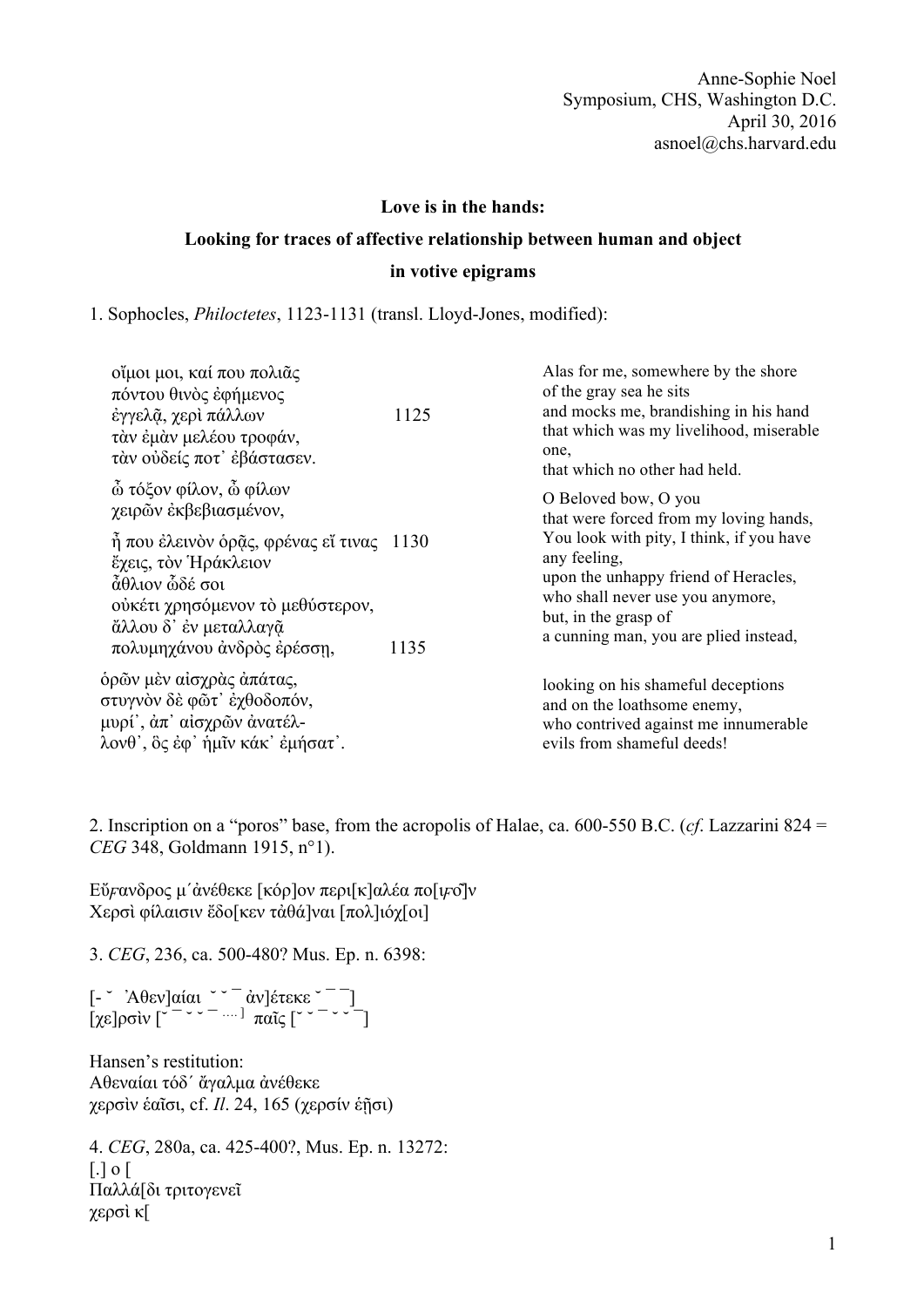## Οἶκον

5. *CEG*, 586, ca. 350 -300, Mus. Ep. n. 13164, 4 -7: Δαιοκράτης (*sic*) κοινοῦ (*sic*) τέρ µ α βίου , **oἰκείαις δʹἐγ χερσὶ τέκνων ἀλόχου τε** ἀδα [ κ ]ρυ [τὶ ] [ ε ]ὐξυνέτου Μοίρας εἰς τὸ χρεὼν δίδοται.

6. Peek  $1571 = IG$  XIV 1363, Rome,  $4^{th}$  century AD, 7-8: τοὺς δʹ ἄ µφω χαρίεν τέλος ἔλλαχεν, οὓς κτερέιζε χερσὶ φίλαις θυγάτηρ γλυκερὴ Παυλεῖνα τοκῆας

7. *Anthologia Graeca*, VII, 278, 1 - 4: Οὐδὲ νέκυς, ναυηγὸς ἐπὶ χθόνα Θῆρις ἐλασθεὶς κύ µασιν ἀγρύπνων λήσο µαι ἠιόνων. ἦ γὰρ ἁλιρρήκτοις ὑπὸ δειράσιν, ἀγχόθι πόντου δυσ µενέος, **ξείνου χερσὶν** ἔκυρσα τάφου·

8. *Anthologia Graeca*, VII, 554: Λατύπος Ἀρχιτέλης Ἀγαθάνορι παιδὶ θανόντι **χερσὶν ὀιζυραῖς** ἡρ µολόγησε τάφον· αἰαῖ πέτρον ἐκεῖνον, ὃν οὐκ ἐκόλαψε σίδηρος, ἀλλ' ἐτάκη πυκινοῖς δάκρυσι τεγγό µενος . φεῦ, στήλη, φθι µένῳ κούφη µένε, κεῖνος ἵν' εἴπῃ· "Ὄντως πατρῴη **χεὶρ** ἐπέθηκε λίθον."

9 . *Anthologia Graeca*, VI, 93: Άρπαλίων ὁ πρέσβυς, ὁ πᾶς ῥυτίς, οὑπιλινευτής, τόνδε παρ' Ἡρακλεῖ θῆκέ µ ε τὸν σιβύνην , ἐκ πολλοῦ πλειῶνος ἐπεὶ βάρος **οὐκέτι χεῖρες ἔσθενον**, ἐς κεφαλὴν δ' ἤλυθε λευκοτέρην

10. *Anthologia Graeca*, VI, 83:

Τὴν κιθάρην Εὔ µολπος ἐπὶ τριπόδων ποτὲ Φοίβῳ ἄνθετο**, γηραλέην χεῖρ' ἐπιμεμφόμενος,** εἶπε δέ· "Μὴ **ψαύσαι µ ι** λύρης ἔτι µηδ' ἐθελήσω τῆς πάρος ἁρ µονίης ἐµµελέτη µ α φέρειν. ἠιθέοις µελέτω κιθάρης µίτος· ἀντὶ δὲ πλήκτρου σκηπανίῳ **τρο µερὰς χεῖρας** ἐρεισά µεθα."

11. *Anthologia Graeca*, VI, 65: Τὸν τροχόεντα µόλυβδον, ὃς ἀτραπὸν οἶδε χαράσσειν ὀρθὰ παραξύων ἰθυτενῆ κανόνα , καὶ χάλυβα σκληρὸν καλα µηφάγον, ἀλλὰ καὶ αὐτὸν ἡγε µόνα γραµµῆς ἀπλανέος κανόνα καὶ λίθον ὀκριόεντα, δόναξ ὅθι δισσὸν ὀδόντα θήγεται ἀ µβλυνθεὶς ἐκ δολιχογραφίης , καὶ βυθίην Τρίτωνος ἁλιπλάγκτοιο χα µεύνην , σπόγγον, ἀκεστορίην πλαζο µένης γραφίδος , καὶ κίστην πολύωπα µελανδόκον, εἰν ἑνὶ πάντα εὐγραφέος τέχνης ὄργανα ῥυο µένην, Ἑρ µ ῇ Καλλι µένης, **τρο µερὴν** ὑπὸ γήραος ὄκνῳ **χεῖρα καθαρ µόζων** ἐκ δολιχῶν κα µάτων .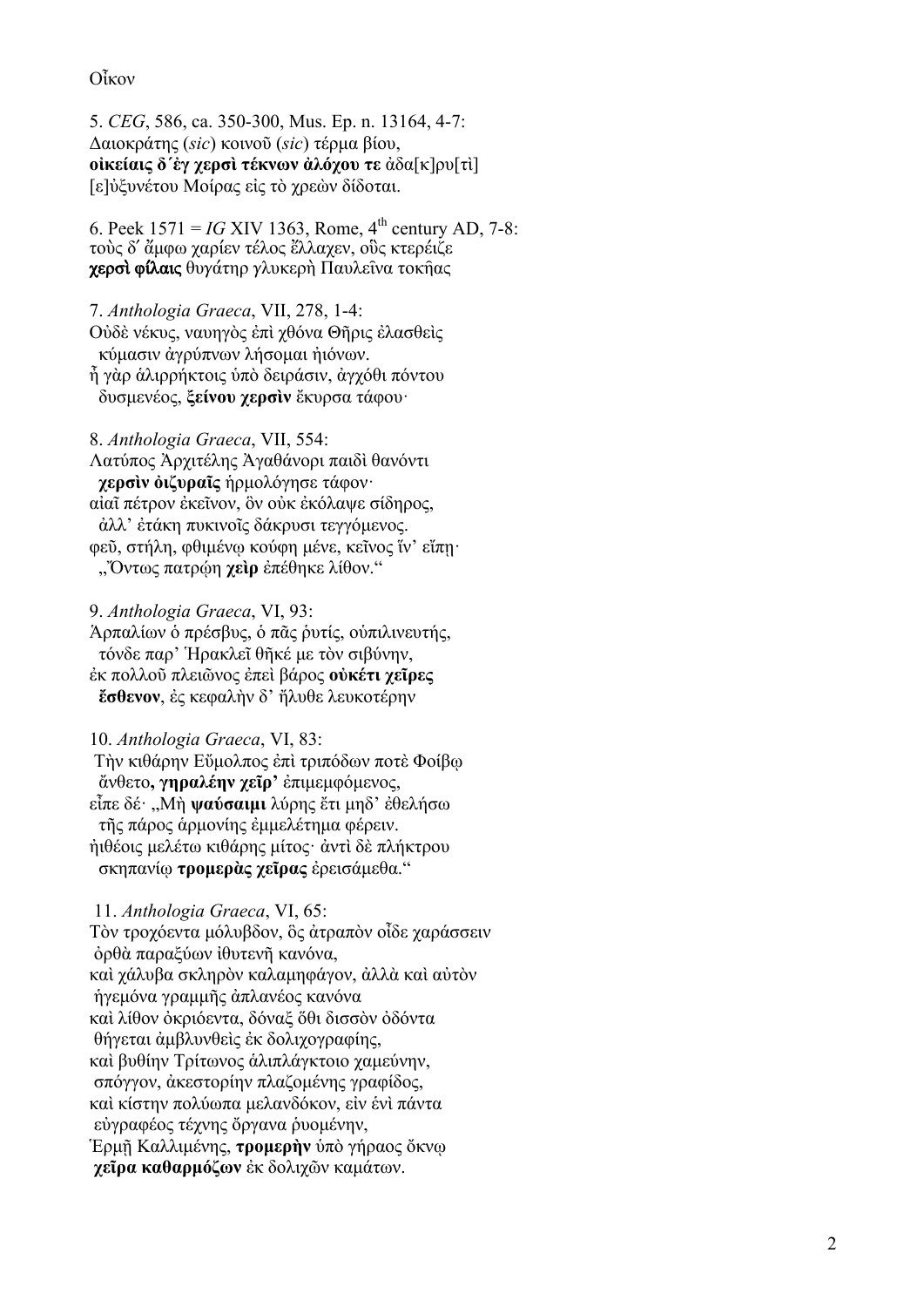## **Selected Bibliography**

BENNETT J., 2010, *Vibrant matter, a political ecology of things*, Duke University Press. BOSCAGLI M. 2010, *Stuff Theory, Everyday Objects, Radical Materialism*, New York.

BOYAVAL B., 2004, "Cinq notes d'épigraphie grecque", *Cripel*, 24,

BOYAVAL B., 2006, "Notes Egyptiennes", *Kentron*, 22, 209-215.

BROWN B., 2004, *Things*, Chicago.

CHANIOTIS A., 2009a, "Female Voices and Emotions in Dedications to Goddesses", in PRÊTRE C. (ed.), *Le donateur, l'offrande et la déesse*, Liège.

CHANIOTIS, 2009b, "Lament for a young man: a new epigram from Aphrodisias", in FERNANDEZ (ed.), *Estudios de Epigrafia Griega*, La Laguna, 469-478.

CHANIOTIS A. (ed.), 2012, *Unveiling Emotions, Sources and Methods for the Study of Emotions in the Greek world*, Stuttgart.

CHANIOTIS A., 2012, "Moving stones: the study of emotions in Greek inscriptions", in *Unveiling Emotions*, 91-130.

COOLE D., FROST S., 2011, *New Materialisms: Ontology, Agency, and Politics*, Duke University Press.

DAY J., 2010, *Archaic Greek Epigram and Dedication*, Cambridge.

DAY J., 2013, "Epigraphic Literacy in Fifth-Century Epinician and its Audiences", in LIDDEL P. and LOW P., *Inscriptions and Their Uses in Greek and Latin Literature*, Oxford, 217-230.

GILL Ch., 1980, 'Bow, Oracle and Epiphany in Sophocles' *Philoctetes*', *G&R*, vol. 27, 2, 137-146. GOW, A.S.F., PAGE D.L., *The Greek anthology. The Garland of Philip, and some contemporary epigrams*, London, Cambridge U.P, 1968.

HANSEN P.A., 1983, *Carmina Epigraphica Graeca I & II*, Berlin.

HARSH P.W., 1960, *'*The Role of the Bow in the *Philoctetes* of Sophocles'*, AJP*, 81, n° 4 (Oct.), 408-414.

HODDER I., 2012, *Entangled: An Archeology of Relationships between Humans and Things*, Malden, MA.

KEESLING K., 2003, *The votive statues of the Athenian Acropolis*, Cambridge.

KONSTAN D., 2006, *The emotions of the Ancient Greeks*, Toronto, London.

KURTZ D., BOARDMANN J., 1971, *Greek Burial Customs*, London.

LADA-RICHARDS I., 1997, 'Neoptolemus and the Bow: Ritual thea and Theatrical Vision in Sophocles' *Philoctetes*', *JHS*, 117, 179-183.

LATOUR B., 1991, *Nous n'avons jamais été modernes. Essai d'anthropologie symétrique*, Paris, Le Découverte.

LATOUR B., 2005, *Reassembling the Social: An Introduction to Actor-Network-Theory*, Oxford.

LATTIMORE R., 1962, *Themes in Greek and Latin Epitaphs*, Urbana.

LAZZARINI M., 1976, *Le formule delle dediche votive nella Grecia arcaica*, Roma.

LISSARRAGUE F., 2008, 'Corps et armes: figures grecques du guerrier', in V. DASEN et J. WILGAUX (éd.), *Langages et métaphores du corps dans le monde antique*, Rennes, 15-27.

LONGO O., 1996, "Le héros, l'armure, le corps", *Dialogues d'Histoire ancienne*, 22, 2, 25-51.

MASSÉGLIA J., 2012, "Emotions and archaeological sources: a Methodological Introduction", in *Unveiling Emotions*, 130-150.

MERKELBACH R. and STAUBER J., 1998, *Steinepigramme aus dem Griechischen Osten*, Band I-V, Stuttgart and Leipzig.

MUELLER M., 2016, *Objects as Actors: Props and the Poetics of Performance in Greek tragedy*, Chicago.

NAGY G., 2013, *The Ancient Greek Hero in 24 Hours*. Cambridge, MA.

OSBORNE R., 2004, "Hoards, Votives, Offerings: The Archaeology of the Dedicated Objects",

*World Archaeology*, Vol. 36, n° 1, *The Object of Dedication* (Mar., 2004), 1-10.

PATERA I., 2012, *Offrir en Grèce ancienne*, Stuttgart.

PEEK W., 1955, *Griechische Vers-Inschriften*, Berlin.

PURVES A., 2015, "Ajax and Other Objects: Homer's Vibrant Materialism", *Ramus*, Volume 44, Issue 1-2, December, 75-94.

PURVES A., Butler S., 2013, *Synaesthesia and the Ancient Senses*, Durham.